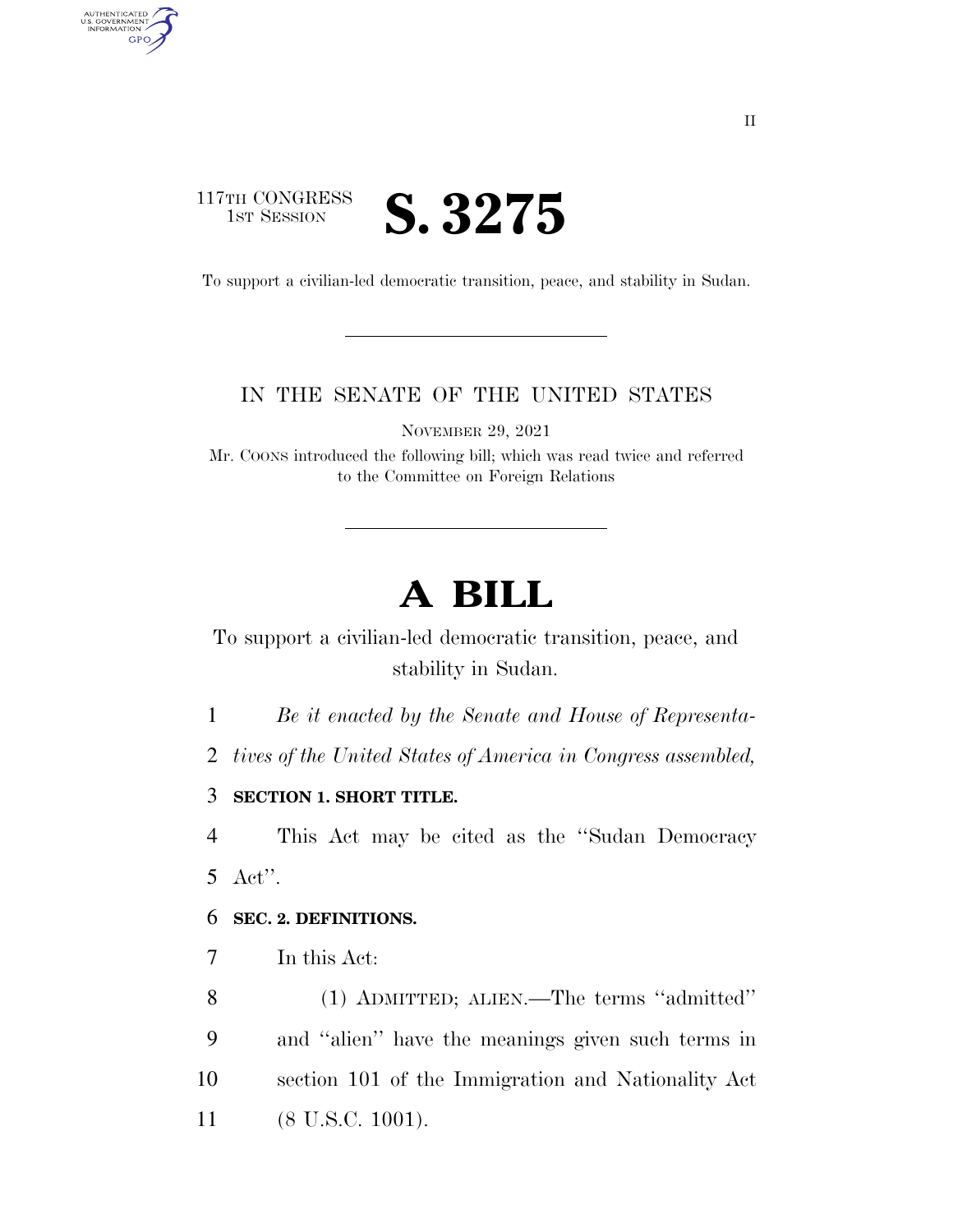| $\mathbf{1}$   | (2) APPROPRIATE CONGRESSIONAL COMMIT-               |
|----------------|-----------------------------------------------------|
| $\overline{2}$ | TEES.—The term "appropriate congressional com-      |
| 3              | mittees" means—                                     |
| $\overline{4}$ | (A) the Committee on Foreign Relations of           |
| 5              | the Senate;                                         |
| 6              | (B) the Committee on Appropriations of              |
| 7              | the Senate;                                         |
| 8              | (C) the Committee on Foreign Affairs of             |
| 9              | the House of Representatives; and                   |
| 10             | (D) the Committee on Appropriations of              |
| 11             | the House of Representatives.                       |
| 12             | (3) FOREIGN PERSON.—The term "foreign per-          |
| 13             | son" means a person that is not a United States     |
| 14             | person.                                             |
| 15             | (4) GROSS VIOLATIONS OF INTERNATIONALLY             |
| 16             | RECOGNIZED HUMAN RIGHTS.—The term "gross vio-       |
| 17             | lations of internationally recognized human rights" |
| 18             | has the meaning given such term in section          |
| 19             | $502B(d)(1)$ of the Foreign Assistance Act of 1961  |
| 20             | $(22 \text{ U.S.C. } 2304(d)(1)).$                  |
| 21             | INTERNATIONAL FINANCIAL<br>(5)<br><b>INSTITU-</b>   |
| 22             | TIONS.—The term "international financial institu-   |
| 23             | tions" means-                                       |
| 24             | (A) the International Monetary Fund;                |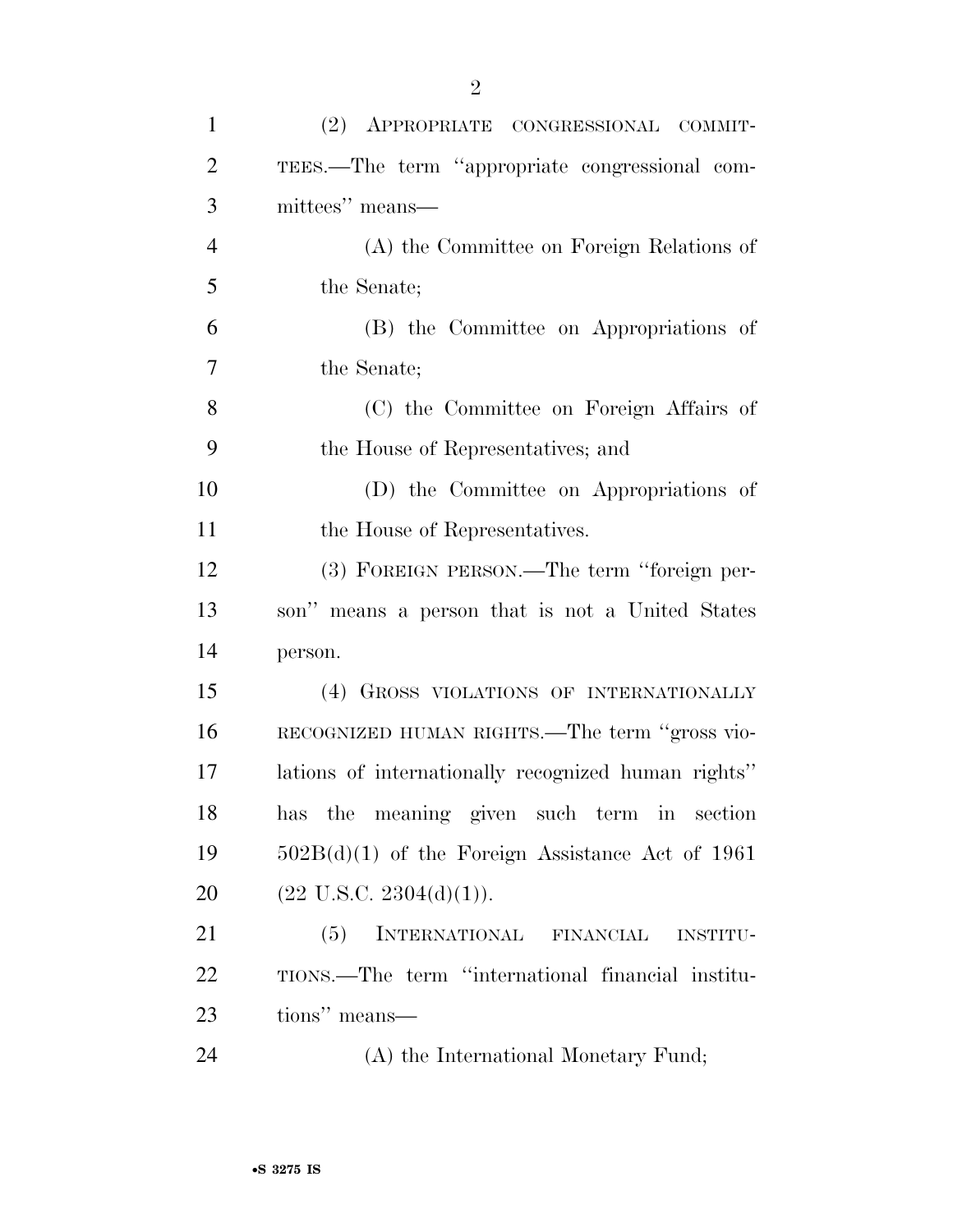| $\mathbf{1}$   | (B) the International Bank for Recon-               |
|----------------|-----------------------------------------------------|
| $\overline{2}$ | struction and Development;                          |
| 3              | (C) the International Development Asso-             |
| $\overline{4}$ | ciation;                                            |
| 5              | (D) the International Finance Corporation;          |
| 6              | Inter-American Development<br>the<br>(E)            |
| $\overline{7}$ | Bank;                                               |
| 8              | (F) the Asian Development Bank;                     |
| 9              | (G) the Inter-American Investment Cor-              |
| 10             | poration;                                           |
| 11             | (H) the African Development Bank;                   |
| 12             | (I) the African Development Fund;                   |
| 13             | (J) the European Bank for Reconstruction            |
| 14             | and Development; and                                |
| 15             | (K) the Multilateral Investment Guaranty            |
| 16             | Agency.                                             |
| 17             | KNOWINGLY.—The term "knowingly"<br>(6)              |
| 18             | means, with respect to conduct, a circumstance, or  |
| 19             | a result, means that a person has actual knowledge, |
| 20             | or should have known, of the conduct, the cir-      |
| 21             | cumstance, or the result.                           |
| 22             | (7) SECURITY AND INTELLIGENCE SERVICES.-            |
| 23             | term "security and intelligence services"<br>The    |
| 24             | means-                                              |
| 25             | (A) the Sudan Armed Forces;                         |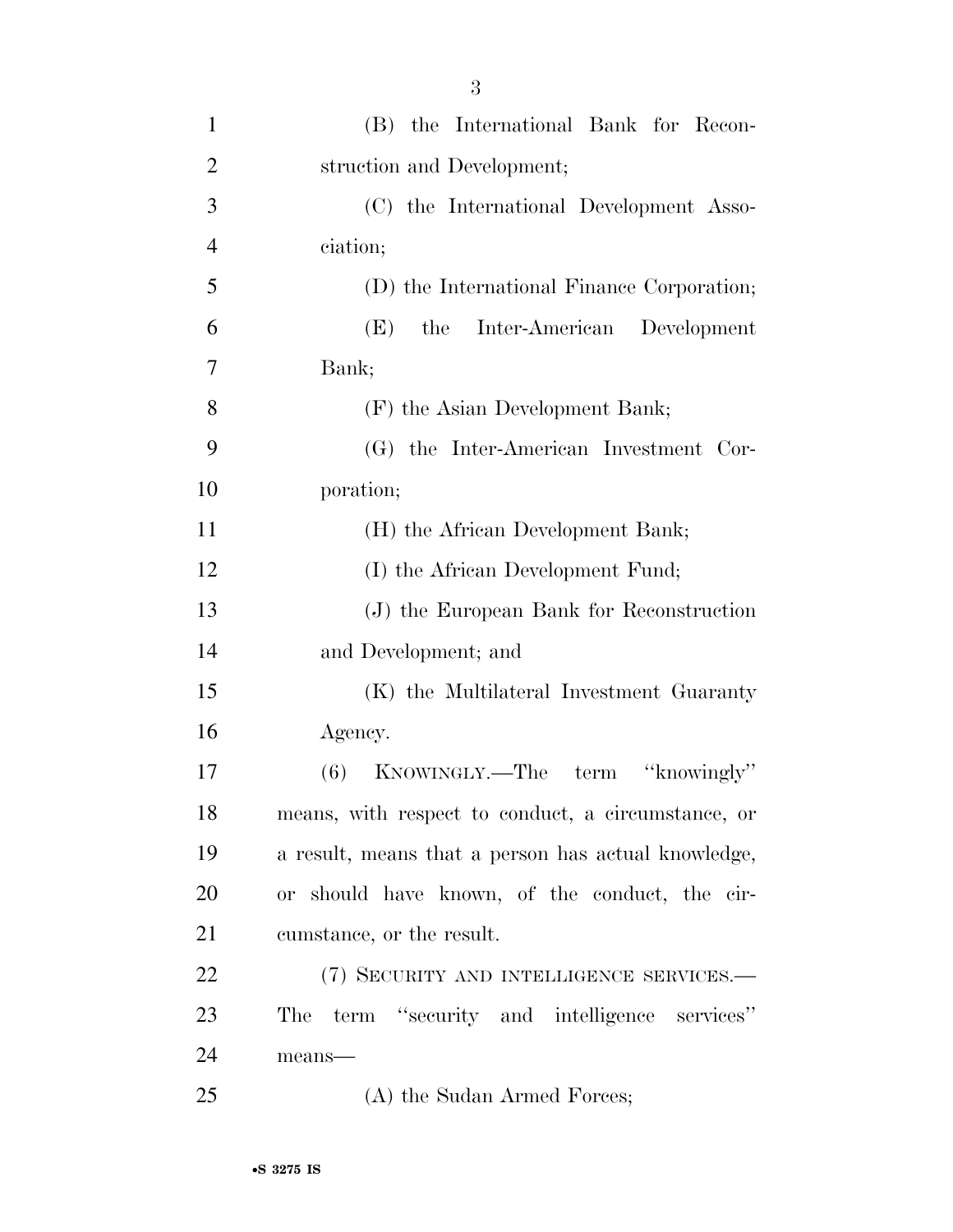| $\mathbf{1}$   | (B) the Rapid Support Forces;                     |
|----------------|---------------------------------------------------|
| $\overline{2}$ | (C) the Popular Defense Forces;                   |
| 3              | (D) other Sudanese paramilitary units;            |
| $\overline{4}$ | (E) Sudanese police forces; and                   |
| 5              | (F) the General Intelligence Service (pre-        |
| 6              | viously known as the National Intelligence and    |
| 7              | Security Services).                               |
| 8              | (8)<br>UNITED STATES PERSON.—The<br>term          |
| 9              | "United States person" means—                     |
| 10             | (A) a United States citizen, an alien law-        |
| 11             | fully admitted for permanent residence to the     |
| 12             | United States, or any other individual subject    |
| 13             | to the jurisdiction of the United States; or      |
| 14             | (B) an entity organized under the laws of         |
| 15             | the United States or of any jurisdiction within   |
| 16             | the United States, including a foreign branch of  |
| 17             | such entity.                                      |
| 18             | SEC. 3. FINDINGS; STATEMENT OF POLICY.            |
| 19             | (a) FINDINGS.—Congress makes the following find-  |
| 20             | ings:                                             |
| 21             | (1) On November 17, 1958, Lieutenant General      |
| <u>22</u>      | Ibrahim Abboud of Sudan led the country's first   |
| 23             | coup after independence, and the first successful |

coup in post-independence Africa.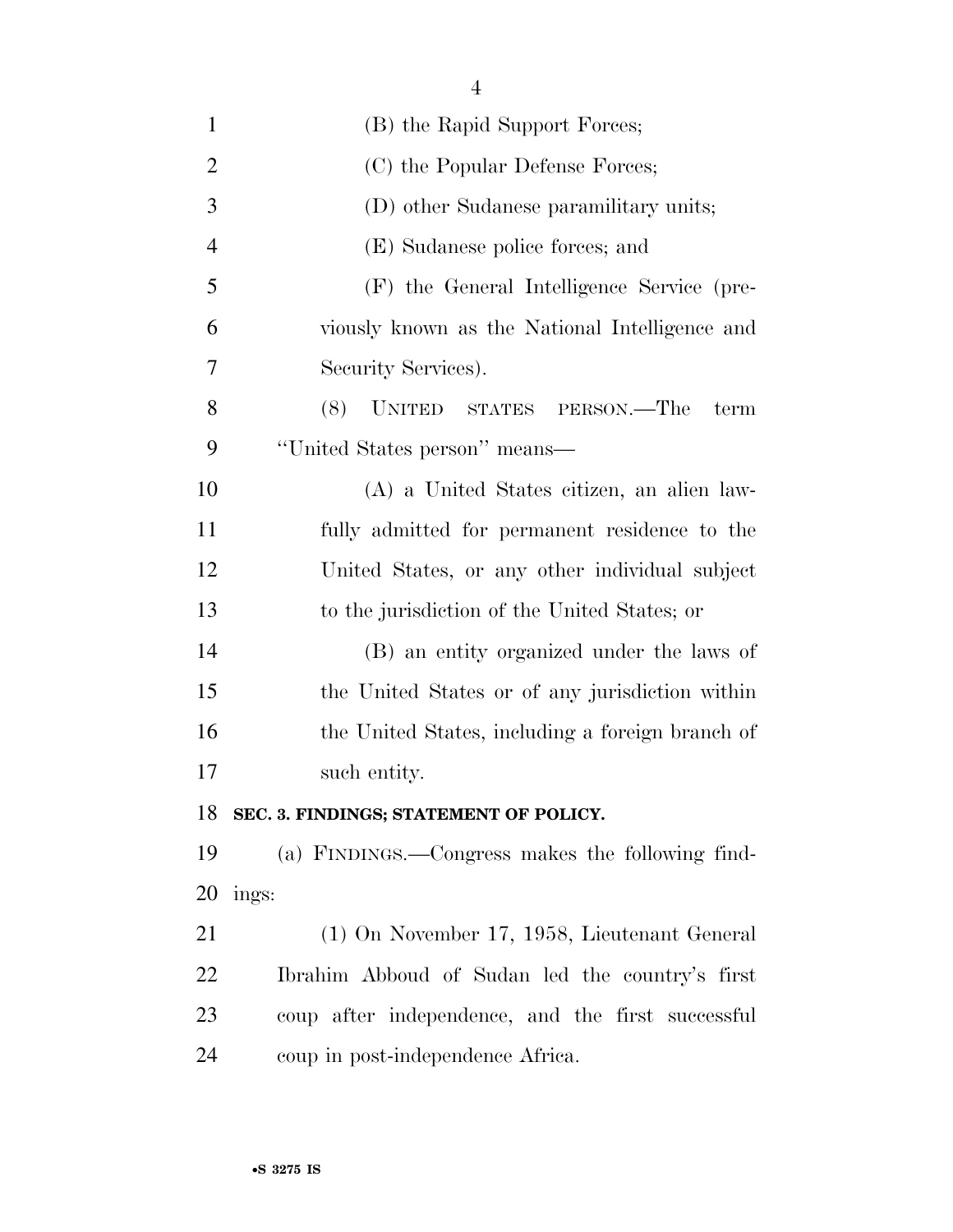(2) There have been more than 200 coup at- tempts across Africa since the 1958 coup in Sudan, including successful coups in Sudan in 1969, 1985, 1989, and 2019.

 (3) On April 11, 2019, President Omar al Bashir of Sudan, who came to power in a military coup in 1989, was overthrown after months of pop- ular protests by his own security chiefs, who estab- lished a Transitional Military Council, led by Lieu- tenant General Abdel Fattah al-Burhan, that ig- nored calls from the Sudanese people to transfer power to civilians.

(4) On August 17, 2019—

 (A) the Transitional Military Council, under domestic and international pressure, signed a power-sharing agreement with the Forces for Freedom and Change, a broad coali- tion of political parties and civic groups rep- resenting the protest movement that had pushed for the end of the Bashir regime and a 21 transition to civilian rule; and

 (B) a transitional government was formed 23 that allowed the junta leaders to remain in gov- ernment in a partnership with new civilian au-thorities nominated by the Forces for Freedom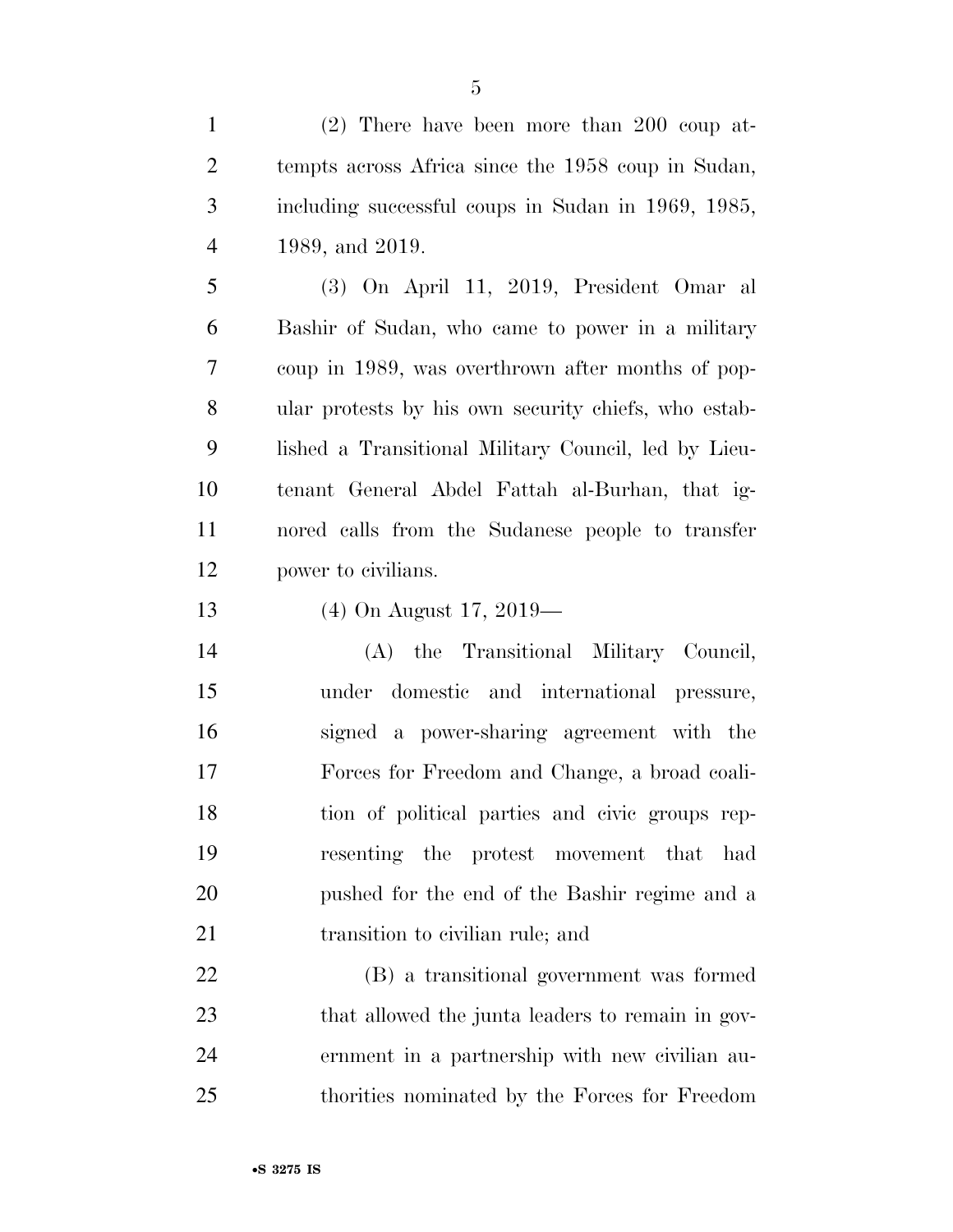| $\mathbf{1}$   | and Change, including Prime Minister Abdallah           |
|----------------|---------------------------------------------------------|
| $\overline{2}$ | Hamdok, for a transitional period to democ-             |
| 3              | racy.                                                   |
| $\overline{4}$ | (5) On October 25, 2021, Lieutenant General             |
| 5              | Burhan, with the support of Lieutenant Mohamed          |
| 6              | Hamdan Dagalo (also known as "Hemedti")—                |
| 7              | (A) seized control of the Government of                 |
| 8              | Sudan;                                                  |
| 9              | (B) deployed the military to the streets of             |
| 10             | Khartoum and Omdurman;                                  |
| 11             | (C) shut down the internet in Sudan; and                |
| 12             | (D) detained Prime Minister Hamdok and                  |
| 13             | other civilian officials.                               |
| 14             | (6) The African Union Peace and Security                |
| 15             | Council has condemned the military takeover, re-        |
| 16             | jected the unconstitutional change of government,       |
| 17             | and on October 27, 2021, suspended Sudan from           |
| 18             | the Council until the civilian-led transitional govern- |
| 19             | ment is restored.                                       |
| 20             | (7) The Troika (the United States, United               |
| 21             | Kingdom, Norway), the European Union, and Swit-         |
| 22             | zerland "continue to recognize the Prime Minister       |
| 23             | and his cabinet as the constitutional leaders of the    |
| 24             | transitional government".                               |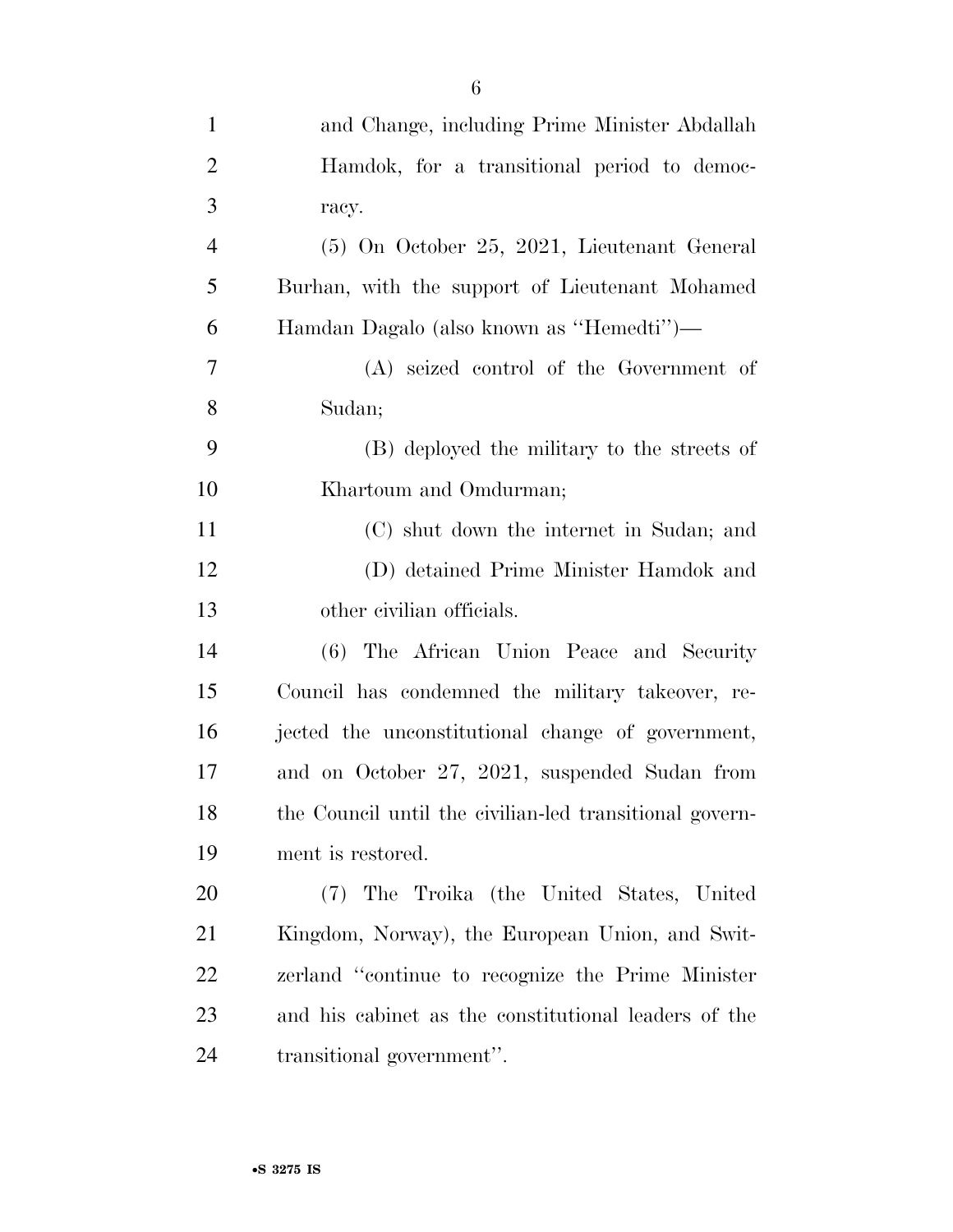| $\mathbf{1}$   | (8) The Sudanese people have condemned the              |
|----------------|---------------------------------------------------------|
| $\overline{2}$ | military takeover and launched a campaign of peace-     |
| 3              | ful civil disobedience, continuing the protests for de- |
| $\overline{4}$ | mocracy that began in late 2018 and reflecting a        |
| 5              | historic tradition of non-violence protests led by pre- |
| 6              | vious generations in Sudan against military regimes     |
| 7              | in 1964 and 1985.                                       |
| 8              | (9) In response to public calls for civilian rule       |
| 9              | since October 25, 2021, Sudanese security forces        |
| 10             | have arbitrarily detained civilians and used excessive  |
| 11             | and lethal force against peaceful protesters that has   |
| 12             | resulted in civilian deaths across the country.         |
| 13             | $(10)$ The October 25, 2021 military takeover           |
| 14             | represents a threat to-                                 |
| 15             | (A) Sudan's economic recovery and sta-                  |
| 16             | bility;                                                 |
| 17             | the bilateral relationship between<br>(B)               |
| 18             | Sudan and the United States; and                        |
| 19             | (C) regional peace and security.                        |
| 20             | (b) STATEMENT OF POLICY.—It is the policy of the        |
| 21             | United States—                                          |
| 22             | (1) to support the democratic aspirations of the        |
| 23             | people of Sudan and a political transition process      |
| 24             | that results in a civilian government that is demo-     |
| 25             | cratic, accountable, respects the human rights of its   |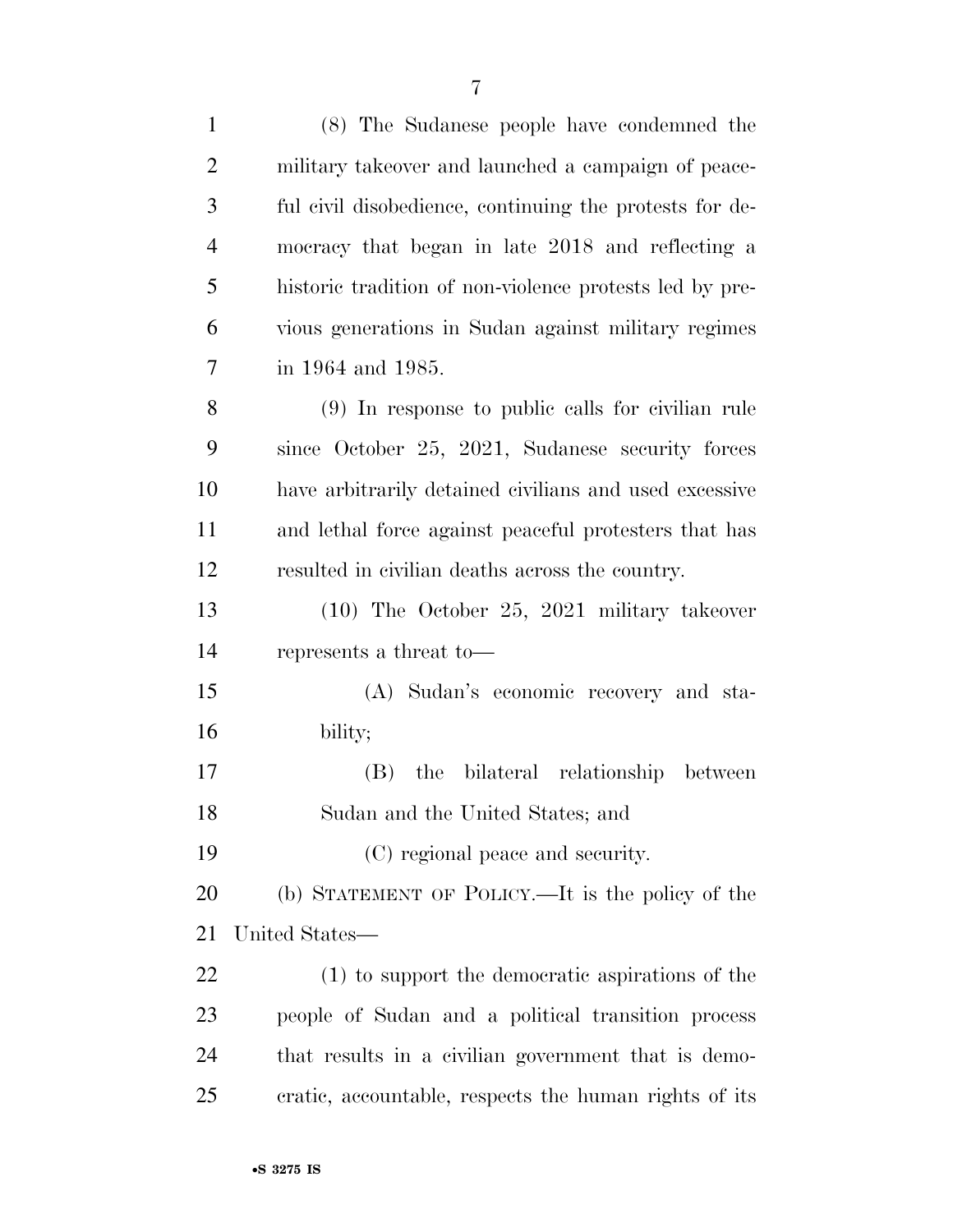citizens, and is at peace with itself and with its neighbors;

 (2) to encourage the reform of the security sec- tor of Sudan to one that is protects citizens under a democracy and respects civilian authority; and

 (3) to deter military coups and efforts by exter-nal parties to support them.

#### **SEC. 4. IMPOSITION OF SANCTIONS.**

 (a) IN GENERAL.—The President shall impose the sanctions described in subsection (b) with respect to any person or entity that the President determines, on or after the date of enactment of this Act—

 (1) is responsible for, complicit in, or directly or indirectly engaged or attempted to engage in—

 (A) actions that undermine the transition to democracy in Sudan, or, after elections, un-dermine democratic processes or institutions;

 (B) actions that threaten the peace, secu-rity, or stability of Sudan;

 (C) actions that prohibit, limit, or penalize 21 the exercise of freedom of expression or assem- bly by people in Sudan, or limit access to print, online, or broadcast media in Sudan;

 (D) the arbitrary detention or torture of any person in Sudan or other gross violations of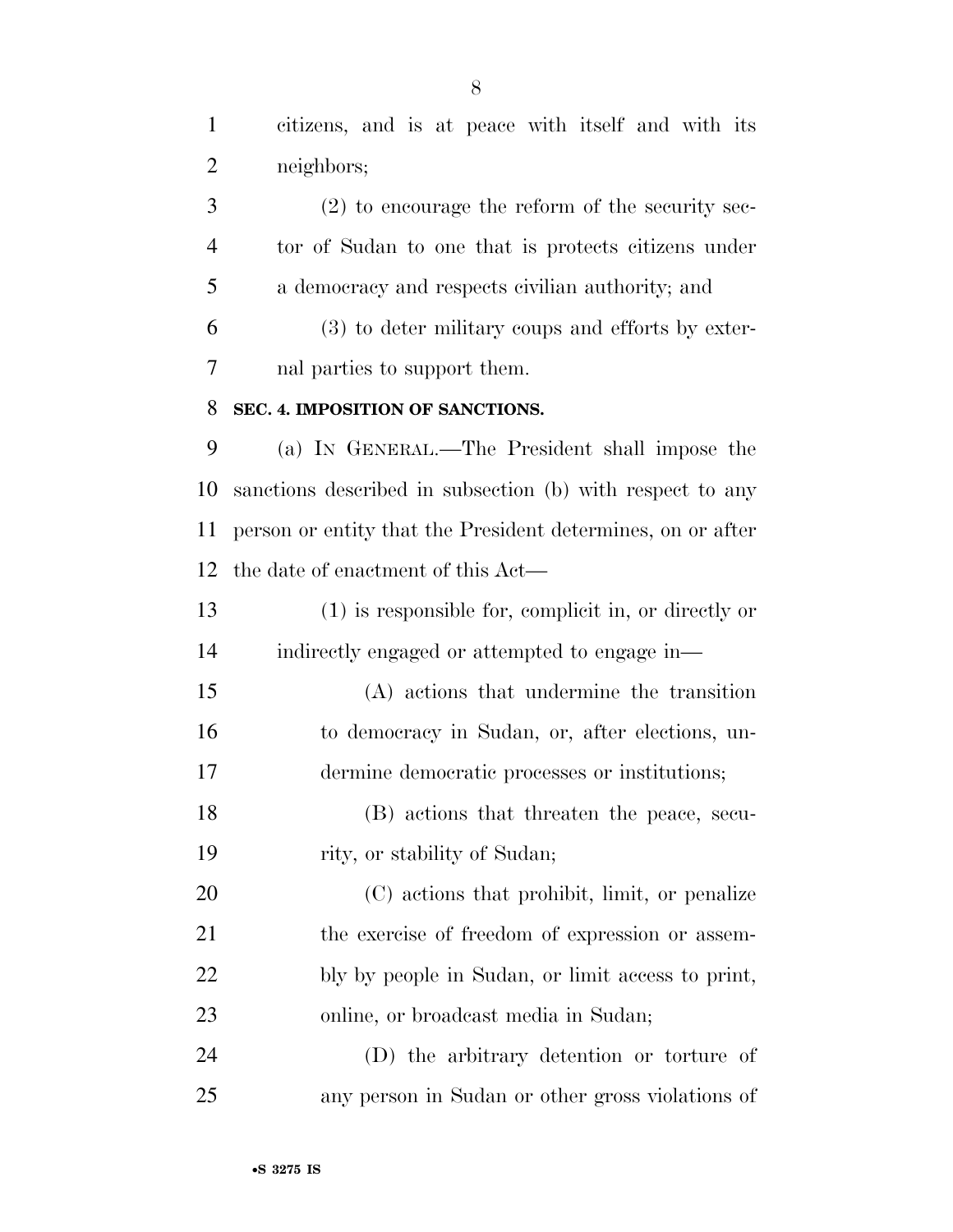| $\mathbf{1}$   | internationally recognized human rights in                 |
|----------------|------------------------------------------------------------|
| $\overline{2}$ | Sudan;                                                     |
| 3              | (E) significant efforts to impede investiga-               |
| 4              | tions or prosecutions of alleged serious human             |
| 5              | rights abuses in Sudan;                                    |
| 6              | (F) actions that result in the misappro-                   |
| 7              | priation of significant state assets of Sudan or           |
| 8              | manipulation of the currency, or that hinder               |
| 9              | government oversight of parastatal budgets and             |
| 10             | revenues;                                                  |
| 11             | (G) actions that violate medical neutrality,               |
| 12             | including blocking access to care and targeting            |
| 13             | first responders, medical personnel, or medical            |
| 14             | institutions; or                                           |
| 15             | (H) disrupting access to communication                     |
| 16             | technologies and information on the internet;              |
| 17             | (2) is an entity owned or controlled by any per-           |
| 18             | son or entity described in paragraph $(1)$ ;               |
| 19             | (3) forms an entity for the purpose of evading             |
| 20             | sanctions that would otherwise be imposed pursuant         |
| 21             | to subsection $(b)$ ;                                      |
| 22             | $(4)$ is acting for, or on behalf of, a person or          |
| 23             | entity referred to in paragraph $(1)$ , $(2)$ , or $(3)$ ; |
| 24             | $(5)$ is an entity that is owned or controlled (di-        |
| 25             | rectly or indirectly) by security and intelligence serv-   |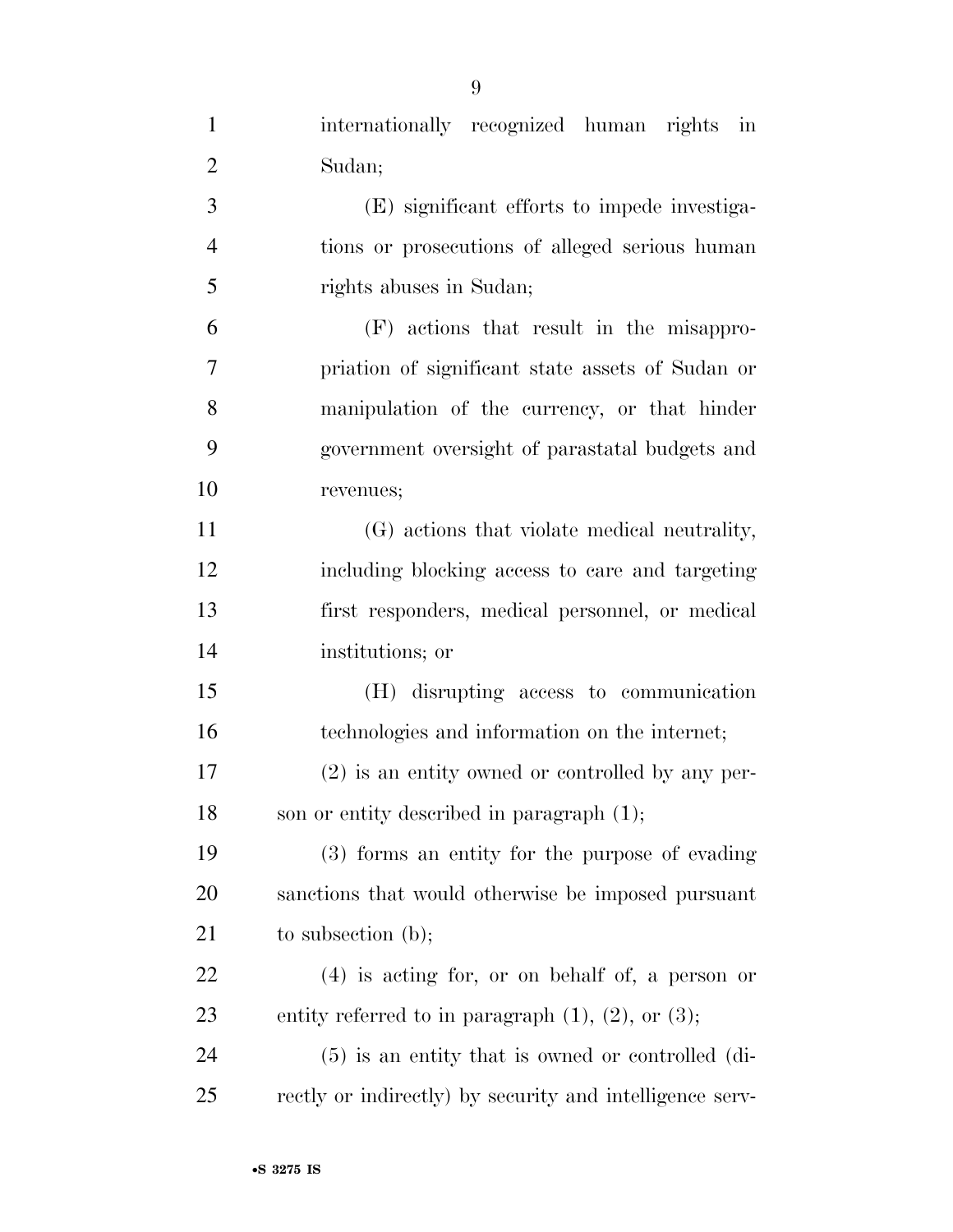| $\mathbf{1}$   | ices, from which 1 or more persons or entities de-  |
|----------------|-----------------------------------------------------|
| $\overline{2}$ | scribed in paragraph (1) derive significant revenue |
| 3              | or financial benefit; or                            |
| $\overline{4}$ | $(6)$ has knowingly—                                |
| 5              | (A) provided significant financial, material,       |
| 6              | or technological support—                           |
| 7              | (i) to a foreign person or entity de-               |
| 8              | scribed in paragraph $(1)$ in furtherance of        |
| 9              | any of the acts described in subparagraph           |
| 10             | $(A)$ or $(B)$ of such paragraph; or                |
| 11             | (ii) to any entity owned or controlled              |
| 12             | by such person or entity or an immediate            |
| 13             | family member of such person; or                    |
| 14             | (B) received significant financial, material,       |
| 15             | or technological support from a foreign person      |
| 16             | or entity described in paragraph (1) or an enti-    |
| 17             | ty owned or controlled by such person or entity     |
| 18             | or an immediate family member of such person.       |
| 19             | (b) SANCTIONS; EXCEPTIONS.—                         |
| 20             | $(1)$ SANCTIONS.—                                   |
| 21             | (A) ASSET BLOCKING.—Notwithstanding                 |
| 22             | section 202 of the International Emergency          |
| 23             | Economic Powers Act (50 U.S.C. 1701), the ex-       |
| 24             | ercise of all powers granted to the President by    |
| 25             | such Act to the extent necessary to block and       |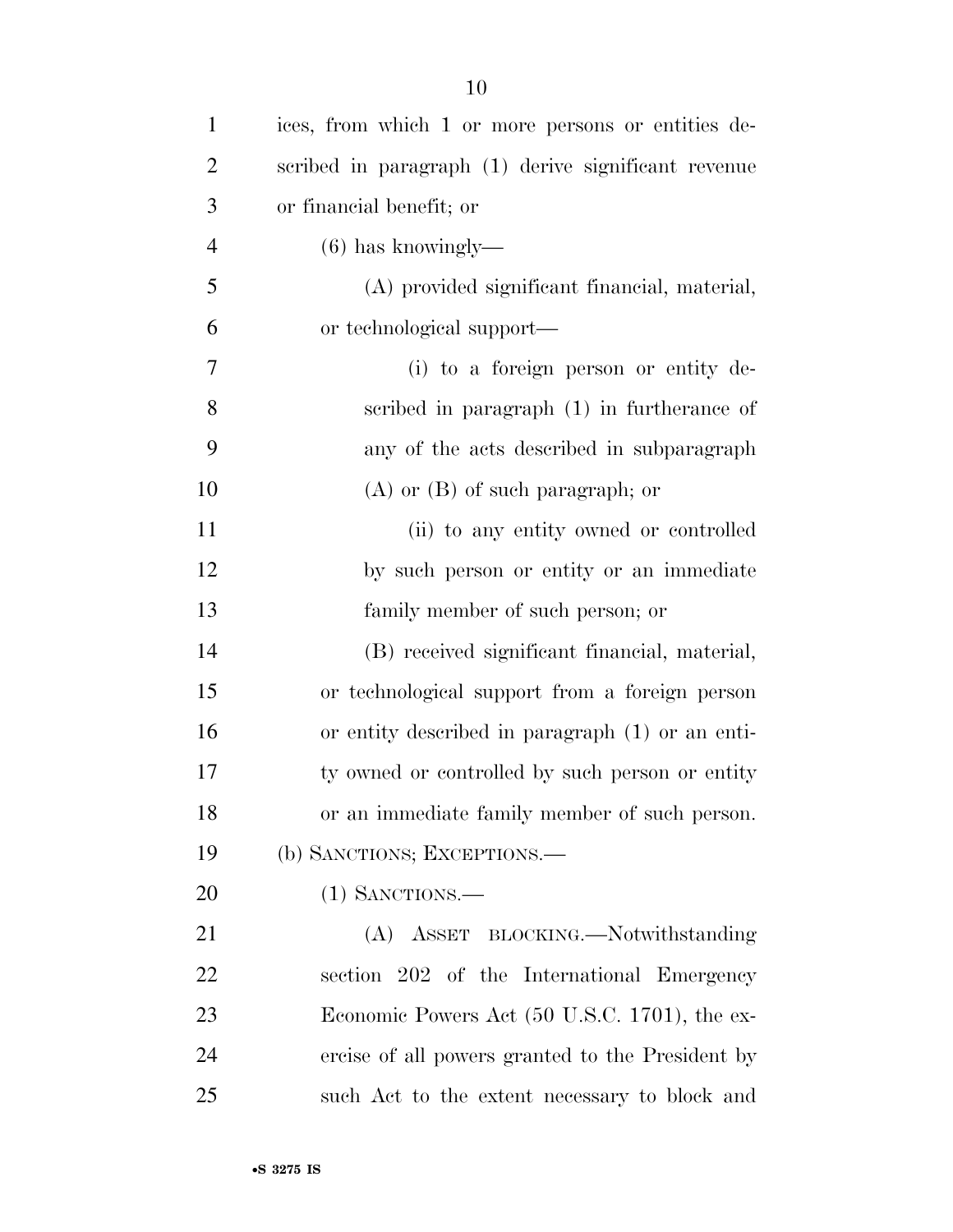| $\mathbf{1}$   | prohibit all transactions in all property and in-  |
|----------------|----------------------------------------------------|
| $\overline{2}$ | terests in property of a foreign person the        |
| 3              | President determines meets 1 or more of the        |
| $\overline{4}$ | criteria described in subsection (a) if such prop- |
| 5              | erty and interests in property are in the United   |
| 6              | States, come within the United States, or are or   |
| 7              | come within the possession or control of a         |
| 8              | United States person.                              |
| 9              | (B) ALIENS INADMISSIBLE FOR VISAS, AD-             |
| 10             | MISSION, OR PAROLE.-                               |
| 11             | (i) VISAS, ADMISSION, OR PAROLE.—                  |
| 12             | An alien who the Secretary of State or the         |
| 13             | Secretary of Homeland Security (or a des-          |
| 14             | ignee of one of such Secretaries) knows, or        |
| 15             | has reason to believe, meets any of the cri-       |
| 16             | teria described in subsection $(a)$ —              |
| 17             | (I) is inadmissible to the United                  |
| 18             | States;                                            |
| 19             | (II) is ineligible to receive a visa               |
| 20             | or other documentation to enter the                |
| 21             | United States; and                                 |
| 22             | (III) is otherwise ineligible to be                |
| 23             | admitted or paroled into the United                |
| 24             | States or to receive any other benefit             |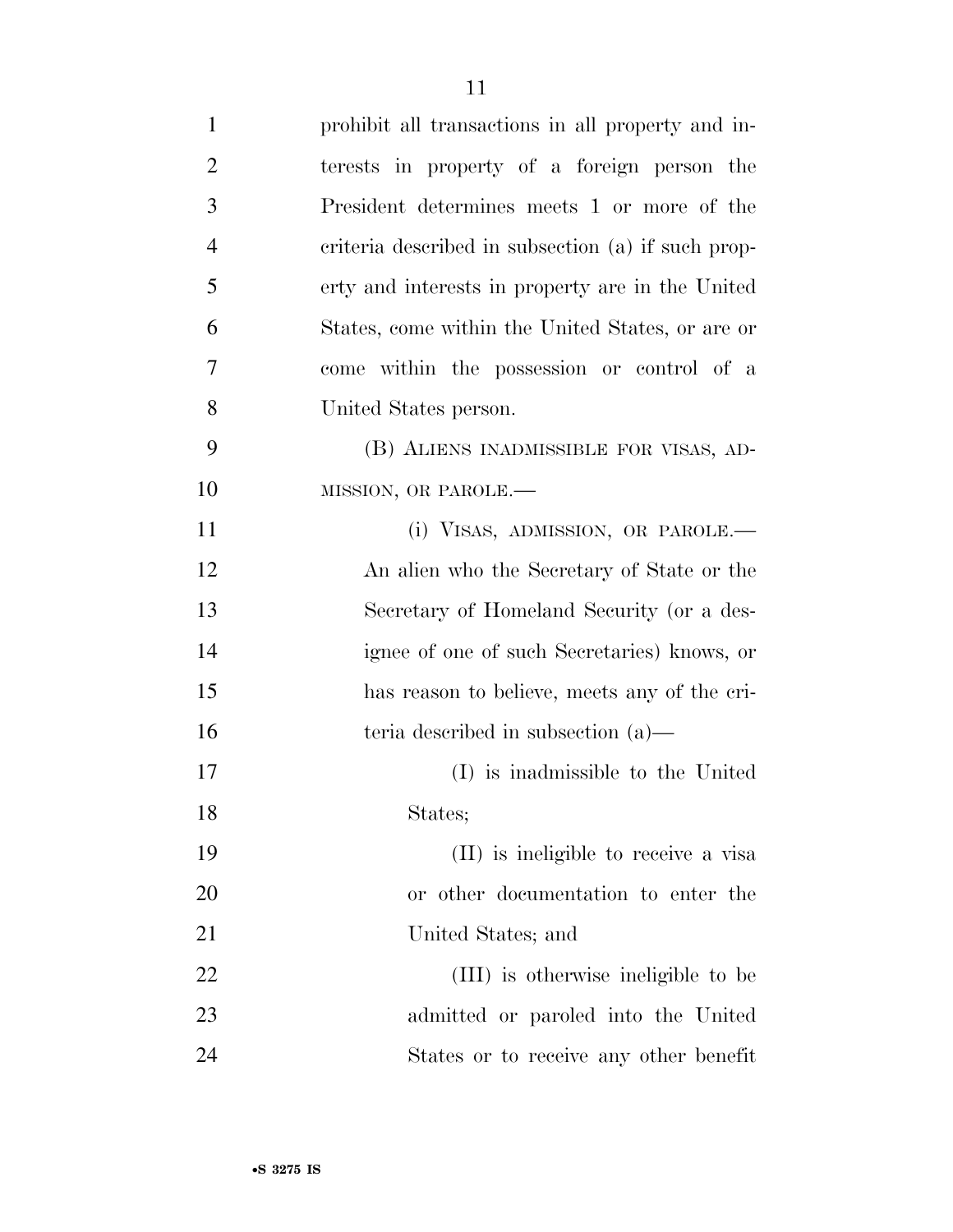| $\mathbf{1}$   | under the Immigration and Nation-                       |
|----------------|---------------------------------------------------------|
| $\overline{2}$ | ality Act (8 U.S.C. 1101 et seq.).                      |
| 3              | (ii) CURRENT VISAS REVOKED.-                            |
| $\overline{4}$ | (I) IN GENERAL.—The issuing                             |
| 5              | consular officer, the Secretary of                      |
| 6              | State, or a designee of the Secretary                   |
| $\tau$         | of State, in accordance with section                    |
| 8              | $221(i)$ of the Immigration and Na-                     |
| 9              | tionality Act $(8 \text{ U.S.C. } 1201(i))$ , shall     |
| 10             | revoke any visa or other entry docu-                    |
| 11             | mentation issued to an alien described                  |
| 12             | in clause (i) regardless of when the                    |
| 13             | visa or other entry documentation was                   |
| 14             | issued.                                                 |
| 15             | (II) EFFECT OF REVOCATION.                              |
| 16             | A revocation under subclause (I) shall                  |
| 17             | take effect immediately and shall                       |
| 18             | automatically cancel any other valid                    |
| 19             | visa or entry documentation that is in                  |
| 20             | the alien's possession.                                 |
| 21             | (2) EXCEPTION TO COMPLY WITH UNITED NA-                 |
| 22             | HEADQUARTERS AGREEMENT. Sanctions<br><b>TIONS</b>       |
| 23             | under paragraph $(1)(B)$ shall not apply with respect   |
| 24             | to an alien if admitting or paroling the alien into the |
| 25             | United States is necessary to permit the United         |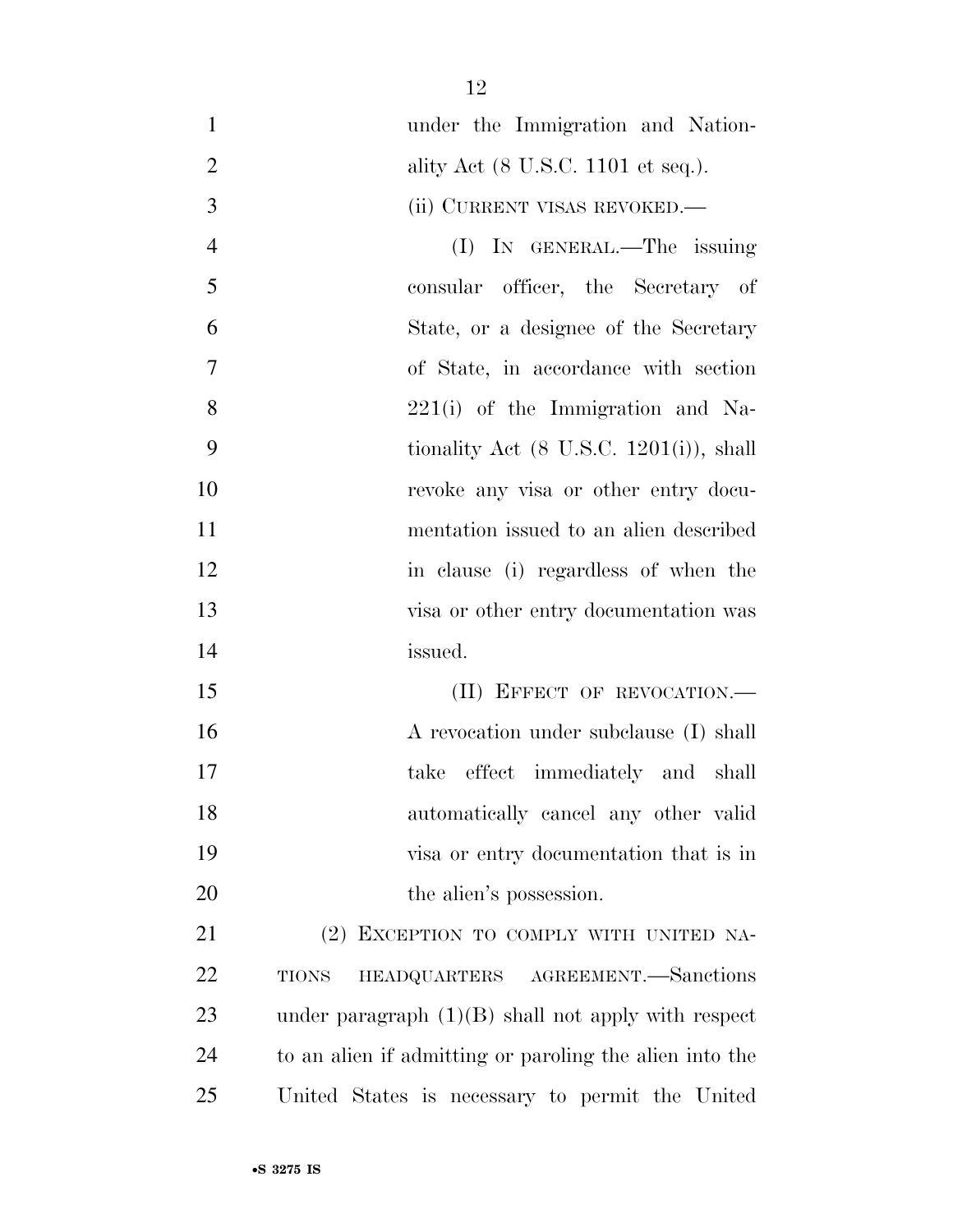| $\mathbf{1}$   | States to comply with the Agreement regarding the        |
|----------------|----------------------------------------------------------|
| $\overline{c}$ | Headquarters of the United Nations, signed at Lake       |
| 3              | Success June 26, 1947, and entered into force No-        |
| $\overline{4}$ | vember 21, 1947, between the United Nations and          |
| 5              | the United States, or other applicable international     |
| 6              | obligations.                                             |
| 7              | (3) PENALTIES.—Any person that violates, at-             |
| 8              | tempts to violate, conspires to violate, or causes a     |
| 9              | violation of this section or any regulation, license, or |
| 10             | order issued to carry out subsection (b) shall be sub-   |
| 11             | ject to the penalties set forth in subsections (b) and   |
| 12             | (c) of section 206 of the International Emergency        |
| 13             | Economic Powers Act (50 U.S.C. 1705) to the same         |
| 14             | extent as a person that commits an unlawful act de-      |
| 15             | scribed in subsection (a) of such section.               |
| 16             | (4) IMPLEMENTATION.—The President—                       |
| 17             | (A) may exercise all authorities provided                |
| 18             | under sections 203 and 205 of the International          |
| 19             | Emergency Economic Powers Act (50 U.S.C.                 |
| 20             | 1702 and 1704) to carry out this section; and            |
| 21             | (B) shall issue such regulations, licenses,              |
| 22             | and orders as may be necessary to carry out              |
| 23             | this section.                                            |
| 24             | (5) EXCEPTION TO COMPLY WITH NATIONAL                    |
| 25             | SECURITY.—Activities subject to the reporting re-        |